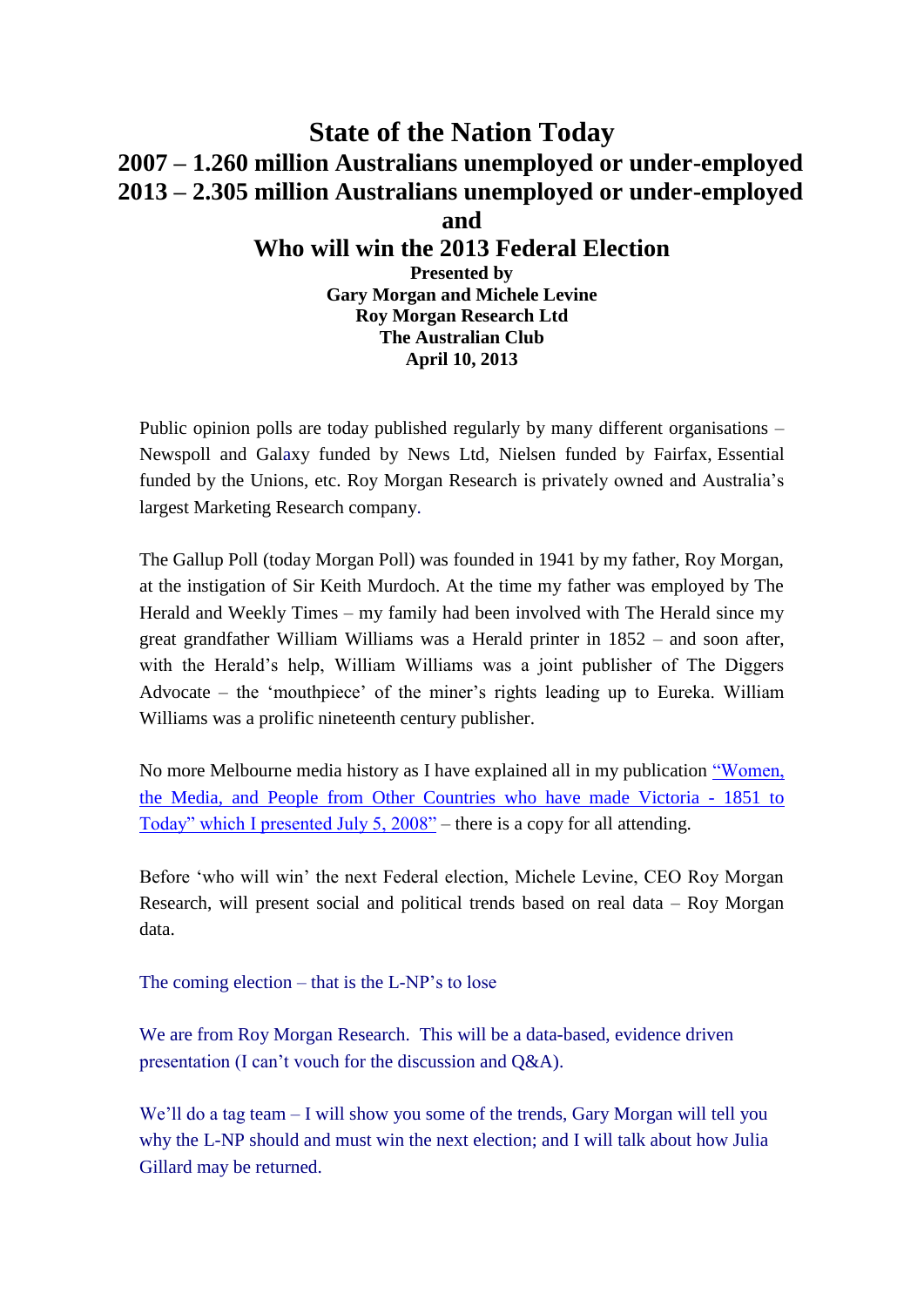



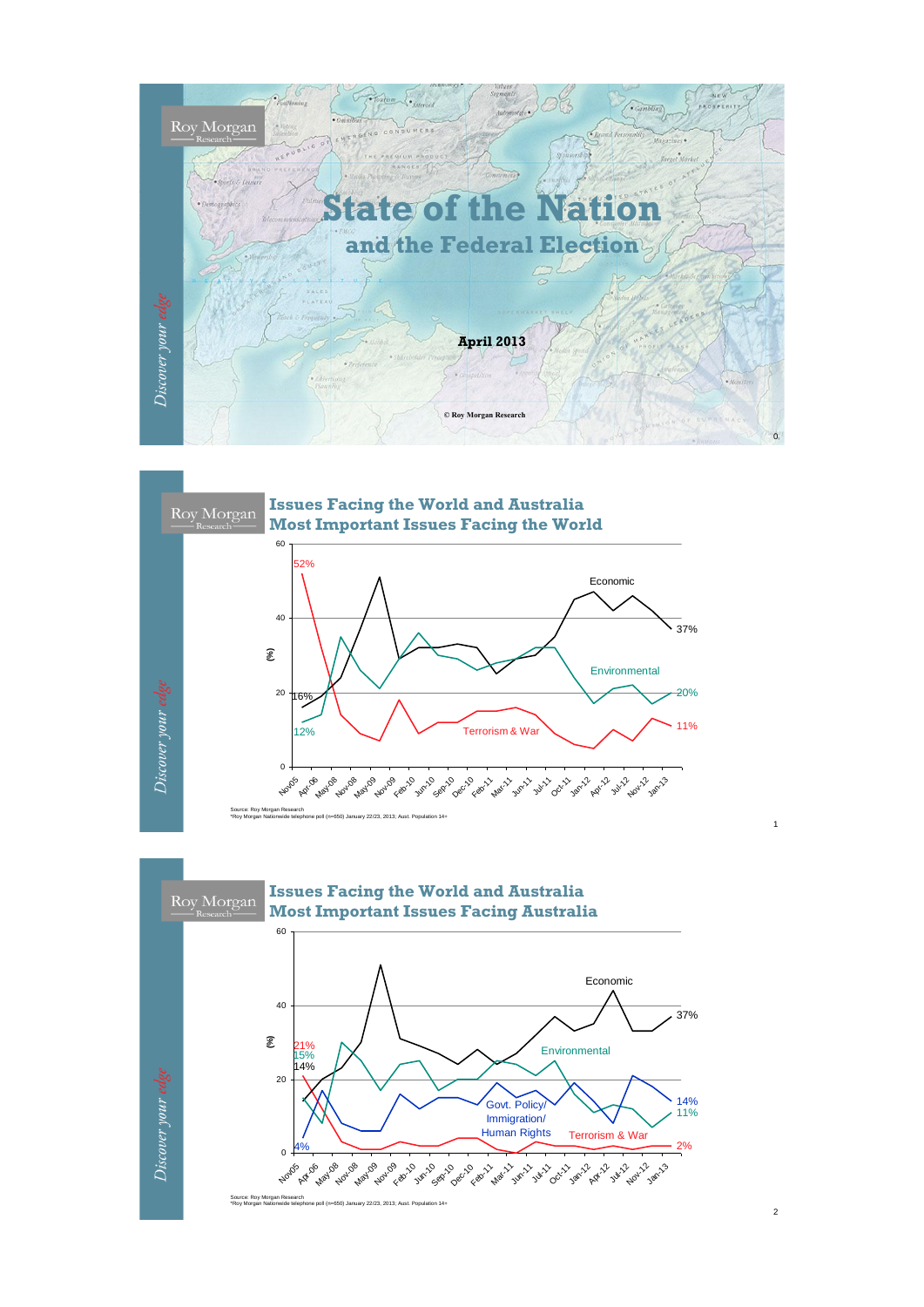#### **Australia Today**

| <b>Consumer Confidence</b>                       | 123.2[1]                                                                 |  |
|--------------------------------------------------|--------------------------------------------------------------------------|--|
| <b>Business Confidence</b>                       | 122.9[2]                                                                 |  |
| <b>Unemployment</b><br>including Underemployment | 10.8%[3]<br>18.2% (2.31 mil) <sup>3</sup><br>ALP 43.5.% vs L-NP 56.5%[4] |  |
| <b>Voting Intention</b>                          |                                                                          |  |
| <b>Government Confidence</b>                     | 101.5[5]                                                                 |  |

3

4

5

**[1] [2] [3] [4] [5]** Roy Morgan Face-to-Face April 6/7, 2013; Aust. Population 14+<br>Roy Morgan Business Single Source March 2013<br>Roy Morgan Face-to-Face March 2013; Aust. Population 14+<br>Roy Morgan Multi-mode, April 4-7, 2013; Electors<br>Roy Morga

Source: Roy Morgan Research

|                    | Research- | Roy Morgan Key Areas of Change |
|--------------------|-----------|--------------------------------|
|                    |           |                                |
|                    |           |                                |
|                    |           |                                |
| Discover your edge |           |                                |
|                    |           |                                |

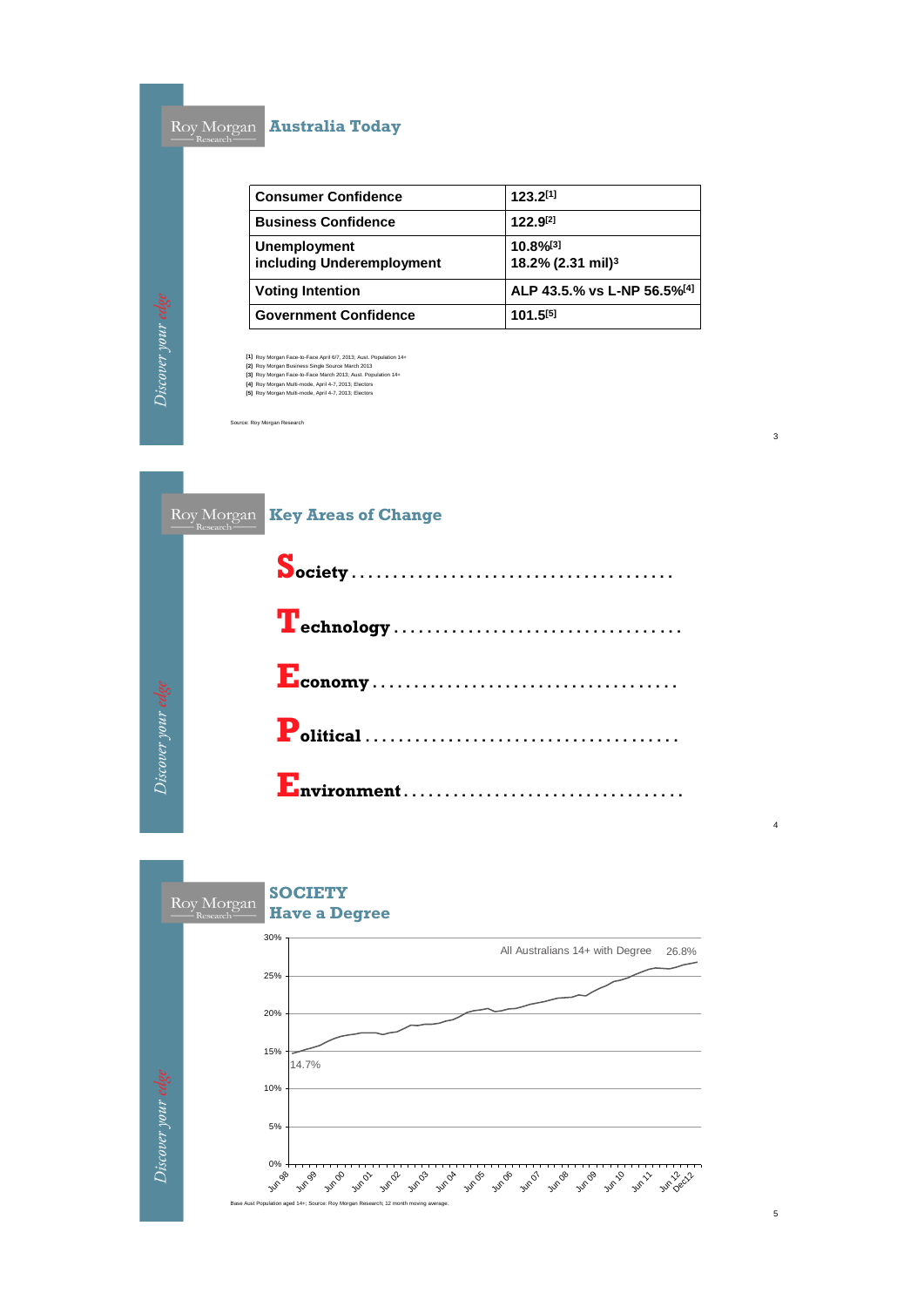



Roy Morgan

#### **TECHNOLOGY**

- Mobile phones, Internet & Broadband
- **New Technology**
- **Media Consumption**
- Banking & Finance
- Shopping on the Internet

6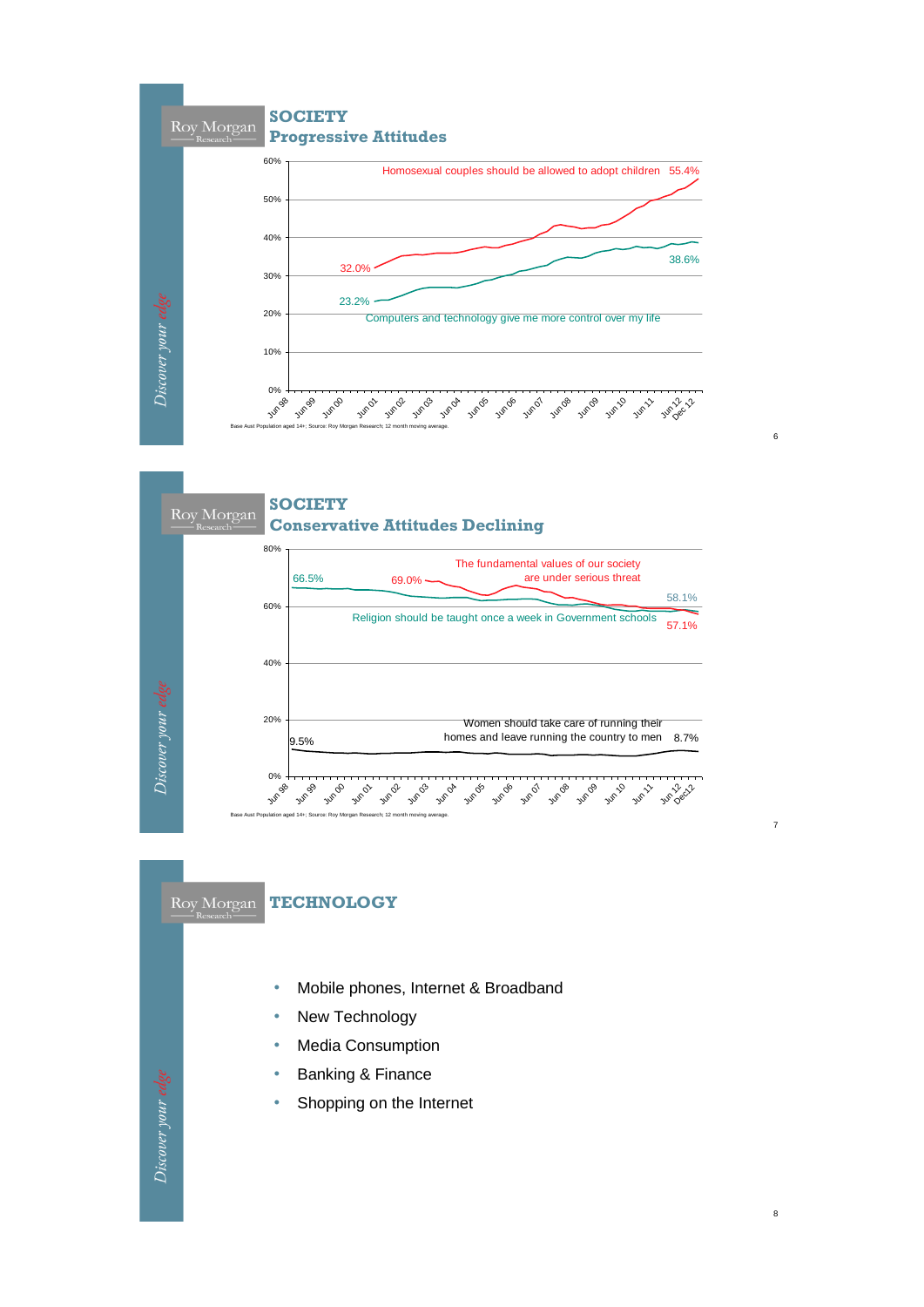



**TECHNOLOGY** Roy Morgan **Used the Internet or Purchased on the Internet** 100% Ever accessed the Internet 93.4% 80% Ever bought on the Internet 56.3% 60% Purchased a product using the 48.7% 44.2% 40% Discover your edge Internet in the last 3 months 33.9%30.7% Purchased a product using the 20% Internet in the last 4 weeks 5.6% 5.5% 0% +<br>3<sup>06</sup><br>3<sup>un 96</sup> Jun 99 Jun 01 Jun 03 Jun 10 Jun 00 Jun 02 Jun Jun Jun Jun J Jun 08 Jun 09 Jun Jun 2 22 Base Aust Population aged 14+; Source: Roy Morgan Research; 12 month moving average

10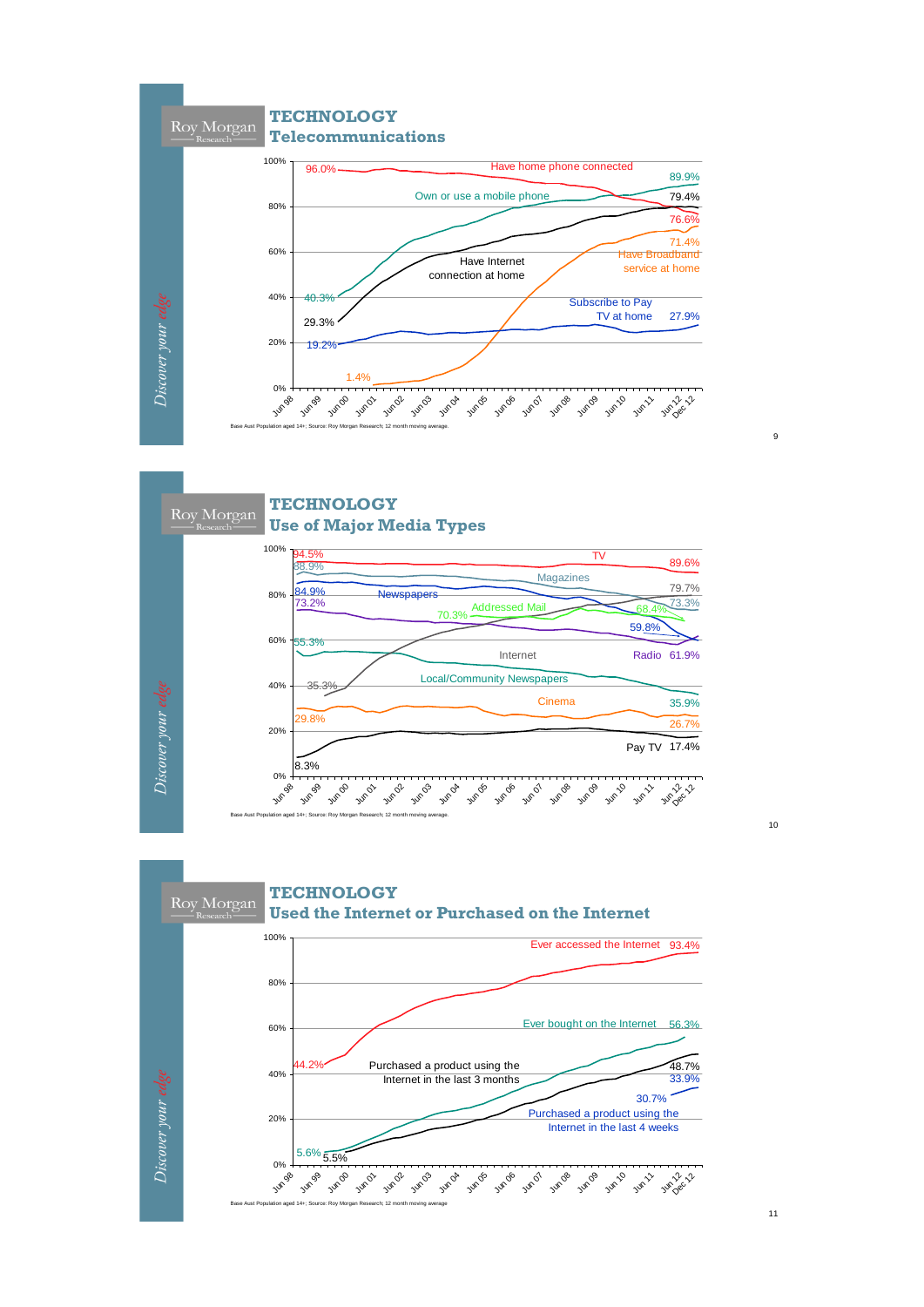



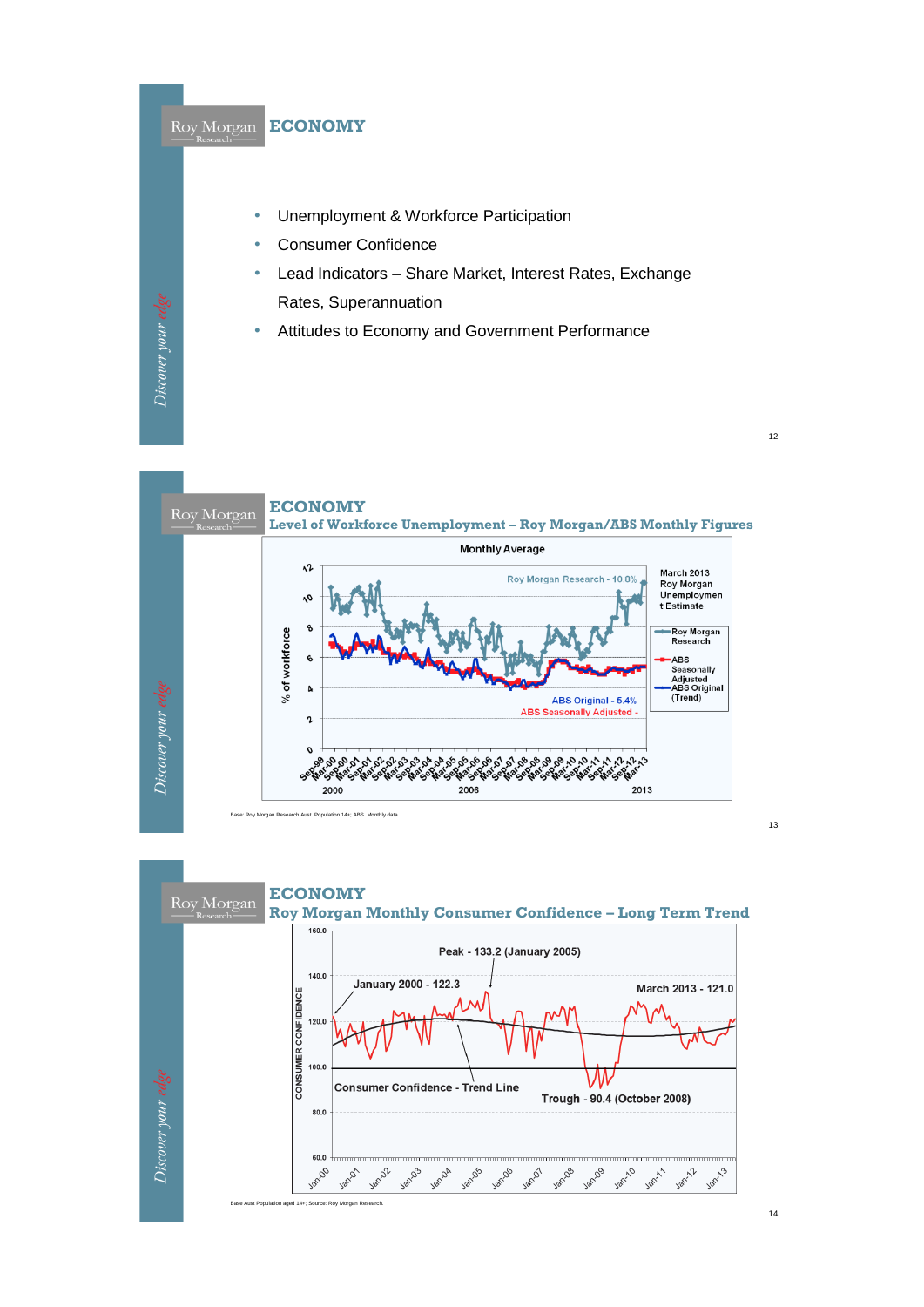



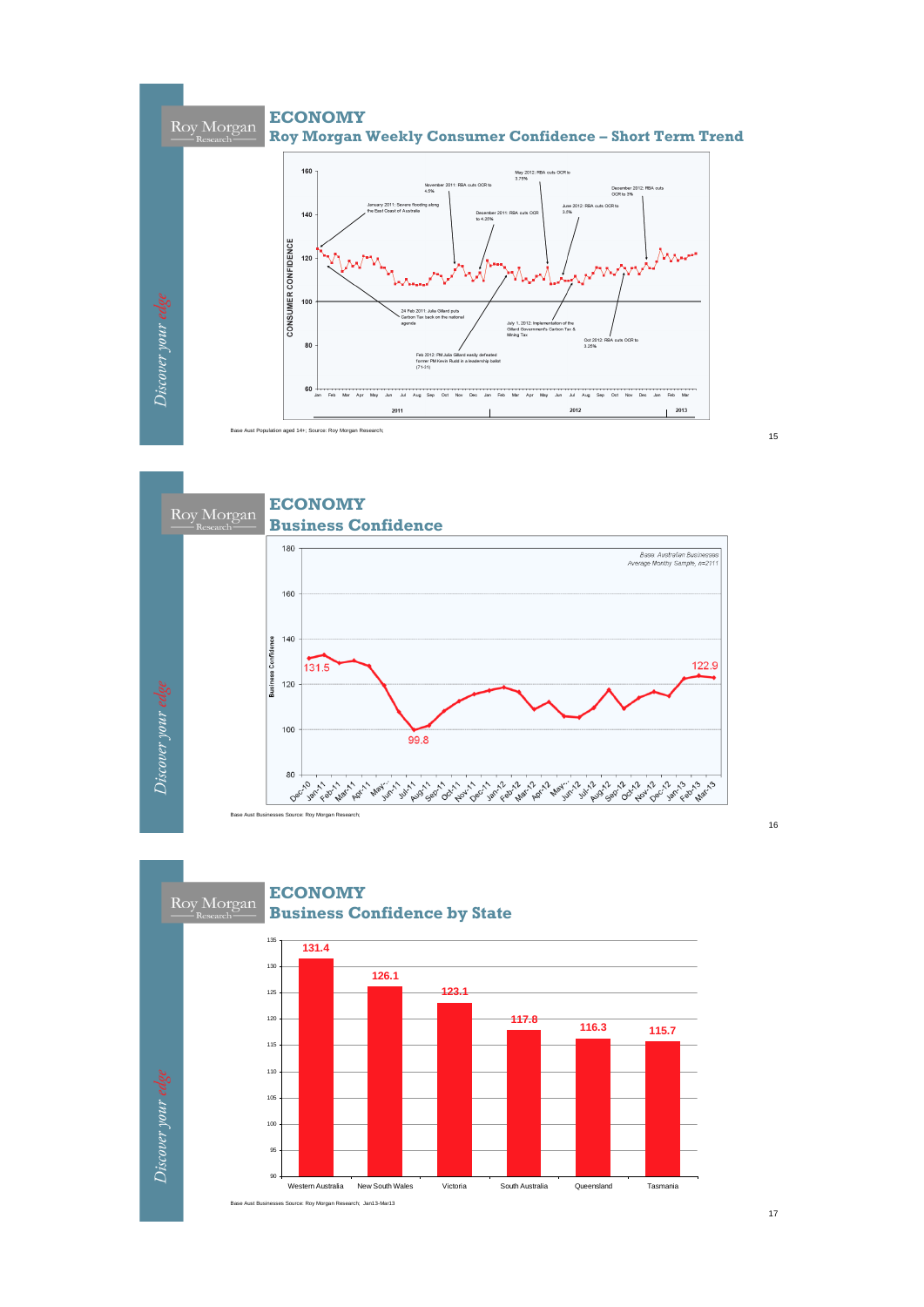

19



NEW Peattonin, Æ. Roy Morgan REP **State of the Nation** Discover your edge **April 2013 © Roy Morgan Research**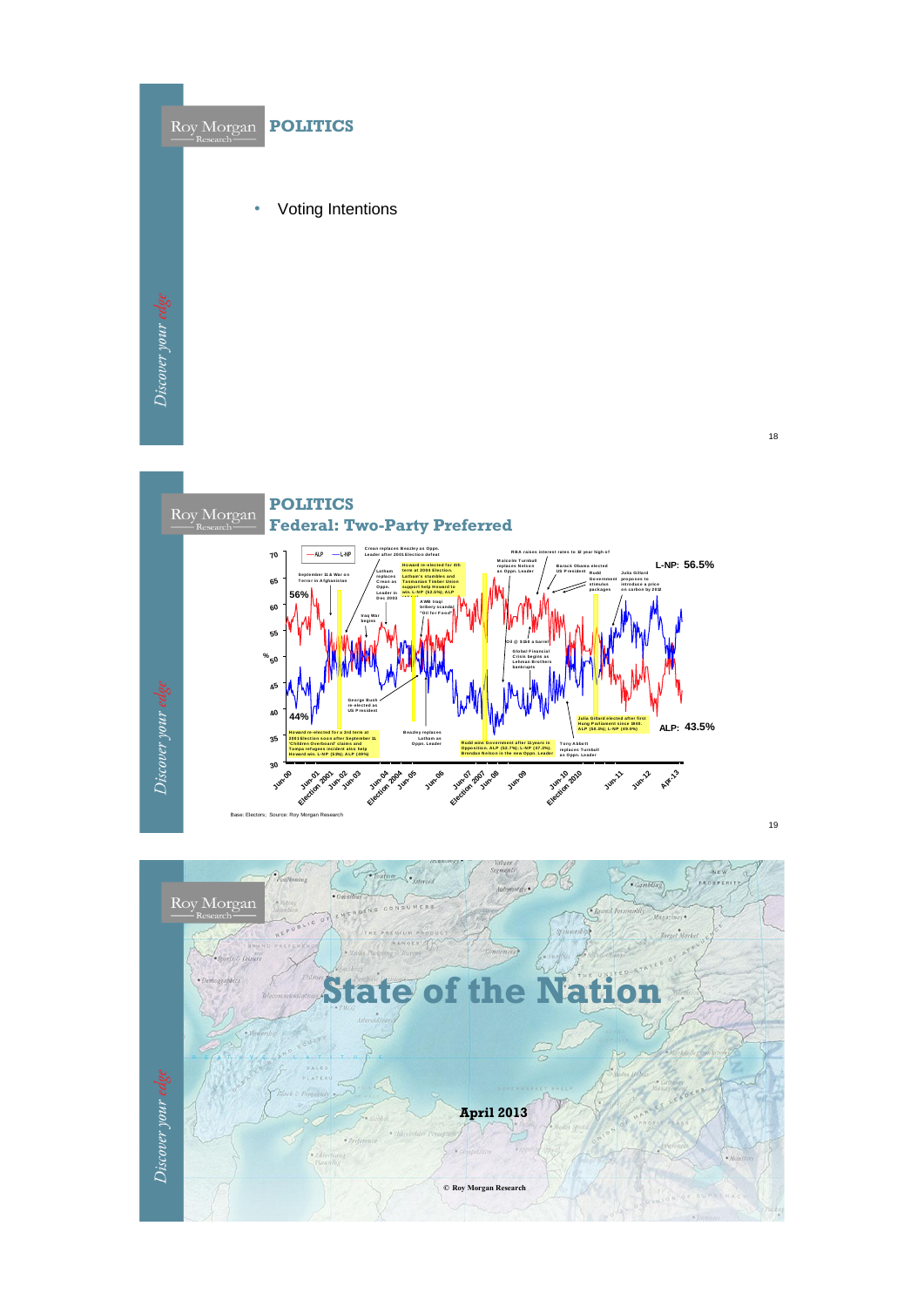So who will win the next Federal election? Today most (if not all) believe the Coalition, however many 'experts' have been wrong in the past!

Hewson was to win,

Kennett was to win,

Brumby was to win.

And now Abbott is to win, easily – I believe he will win because the Gillard Government today is as 'bad' as the last days of the Whitlam Government.

The issue is: Will an Abbott Government win a mandate to implement change? If not, there is no need to change Government – nothing will happen!

Personally, I like other Australians, want a better Australia with jobs – full employment and a prosperous economy for everyone, this is not today in Australia – to achieve this means 'hard decisions', such as:

Closing Canberra – a complete circus, Honest Government – impossible, Separation of an independent media and the 'state', Productivity gains – completely ignored by both sides of politics, A freer labour market, Eliminating work practice rorts, True business competition, and Less union influence on Government.

Over the years I have given many papers covering all of the above. What concerns me is 'cries' from both sides of politics for 'productivity' gains and a need for a freer labour market **with no explanation from either side of politics on 'how' – and with the illegal cash economy continuing to 'thrive'!**

See the following **email exchange I had on Saturday June 18, 2011 with Paul Howes, National Secretary, Australian Workers Union** regarding his article 'Flying a Rebel Flag to Ensure all are given a Fair Go' in *The Weekend Australian*  (Page 14). Howes completely ignored my comment regarding the major issue of the '**cash economy**'! (See Page 14 ["Women, the Media, and People from Other](file://melfile01/production/Productn/GALLUP/POLLING/Polls%20&%20Media%20Releases%20(2010%20-%202019)/Polls%202013/My%20Documents/Women,the%20Media%20and%20People%20from%20Other%20Countries%20who%20have%20made%20Victoria-1851%20to%20Today,%20Aug%202008%20to%20June%202011%20pdf.pdf)  Countries who have made Victoria - [1851 to Today" which I presented July 5, 2008"](file://melfile01/production/Productn/GALLUP/POLLING/Polls%20&%20Media%20Releases%20(2010%20-%202019)/Polls%202013/My%20Documents/Women,the%20Media%20and%20People%20from%20Other%20Countries%20who%20have%20made%20Victoria-1851%20to%20Today,%20Aug%202008%20to%20June%202011%20pdf.pdf) regarding my reference to labour market (IR) 'rorts'. See also Page 138 **Appendix 6**: [Glen Ira Council Australia Day Breakfast 'Change is needed by all'](http://www.roymorgan.com/resources/pdf/papers/20100102.pdf) in my publication.)

### *Dear Paul*

*Read your article in today's Australian - very good, however there were many unions before 1886, the Trades and Labour Council had its first meeting in June 1874. In*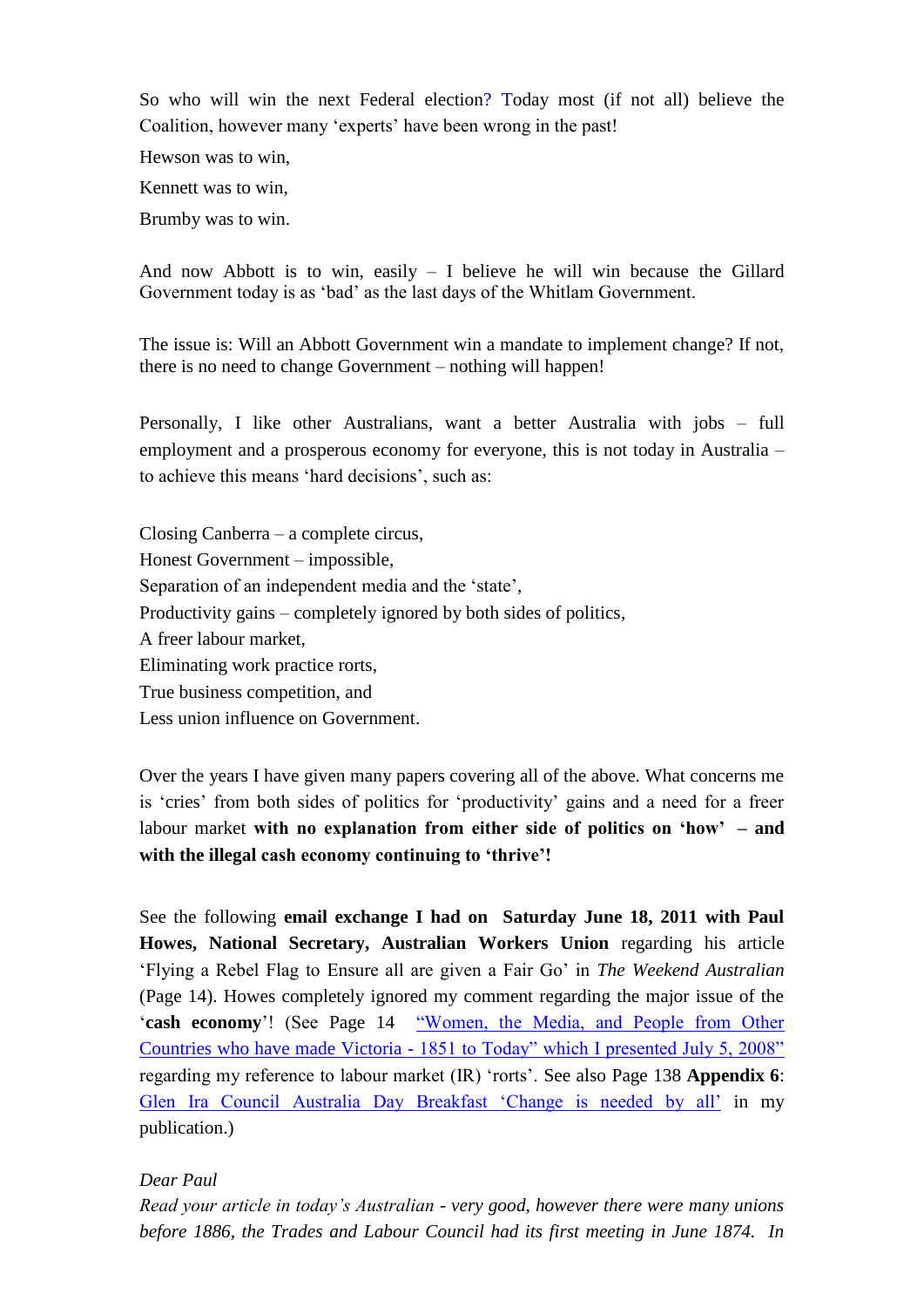*February 1874 my great grandfather William Williams worked with David Syme and the Printers Union in settling a major dispute on child labour - nothing much has changed today, with the large number of young adults (children) working for cash in the hospitality industry. You and I could fix a lot of problems however the ALP needs to get rid of the cash economy and make sensible changes to free up the labour market. Regards Gary Morgan*

*Thanks Gary - you're right about earlier unions but we are the oldest continuous union in the world all the others folded or merged over the years.*

So unless a clear productivity 'offer' involving IR reforms is outlined by the Opposition the next Federal election could be much closer than we all think today!

On September 10, 2008, I presented a paper at The Australian Club "**[Who will be the](file://melfile01/production/Productn/GALLUP/POLLING/Polls%20&%20Media%20Releases%20(2010%20-%202019)/Polls%202013/My%20Documents/Who%20will%20be%20the%20next%20Prime%20Minister%20of%20Australia.pdf)  [next Prime Minister of Australia? A Woman and it will be sooner than you](file://melfile01/production/Productn/GALLUP/POLLING/Polls%20&%20Media%20Releases%20(2010%20-%202019)/Polls%202013/My%20Documents/Who%20will%20be%20the%20next%20Prime%20Minister%20of%20Australia.pdf)  [think!"](file://melfile01/production/Productn/GALLUP/POLLING/Polls%20&%20Media%20Releases%20(2010%20-%202019)/Polls%202013/My%20Documents/Who%20will%20be%20the%20next%20Prime%20Minister%20of%20Australia.pdf) I was right!**

### **I then said:**

Toward the end of the Howard Government's last term they had completely lost credibility with the electorate having:

- 1. Lied on 'children overboard',
- 2. Lied on the reason for sending troops to Iraq,
- 3. Lied about their knowledge regarding the AWB's Iraq dealings,
- 4. Lied on the true unemployment estimate, and
- 5. Lied by saying "nobody would be worse off under Work Choices".

The above situation could have been overcome if Howard, Costello and their team had all 'understood' and 'confronted' each issue 'head-on'.

Fortunately for the Howard Government before the 2007 Federal election 'Children overboard', Iraq and the AWB issues were no longer 'top of mind'. However as election time neared things became much worse for the Howard Government than a few 'lies' as both Howard and Costello 'blindly' refused to:

## 1. Accept the fact that the **'true' unemployment number was much higher than stated by the Australian Bureau of Statistics** (ABS), and

2. Refused to honestly accept and explain the significant advantage to Australia of more realistic, lower 'over award' payments resulting from a less regulated 'labour market' under Work Choices. The unions spent \$millions 'bashing' Work Choices with no opposition and won!

**My concern today is unemployment and under-employment. So I will compare 2007 with 2013**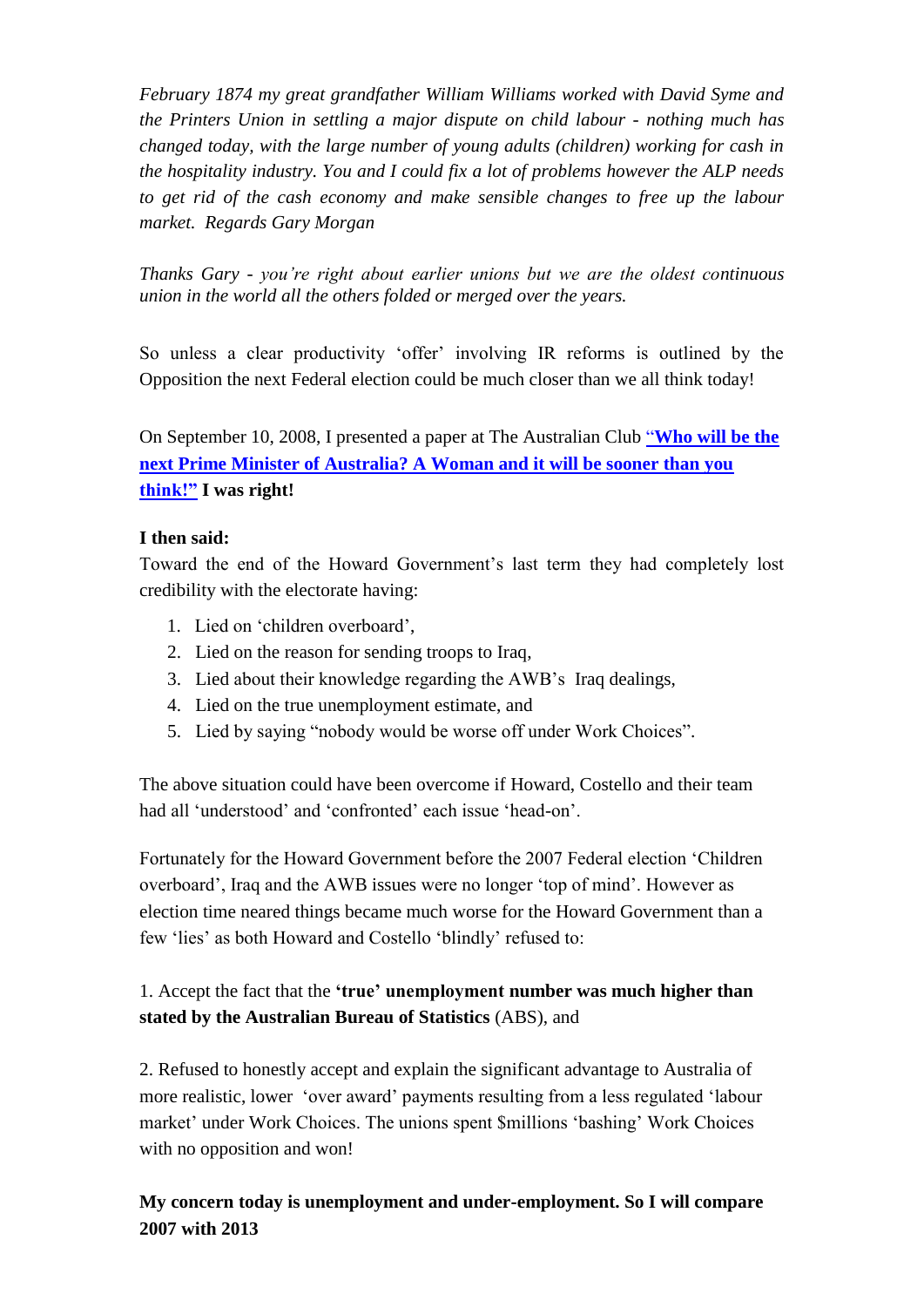Before the 2007 Federal election the Howard Government did not articulate adequately or accurately the absurdity of using the European 1950s method currently used by the ABS to measure employment and unemployment – **a person who works for an hour or more in a month is classified as employed!** And there is no recognition of the **under-employed – those wanting to do more work**, nor is there recognition of the large number of unemployed middle managers masquerading as consultants.

At a 'first look' the November, 2007 ABS 'artificially low' estimate of unemployment looked good for the Howard Government [\(ABS November, 2007](http://www.abs.gov.au/AUSSTATS/abs@.nsf/second+level+view?ReadForm&prodno=6202.0&viewtitle=Labour%20Force,%20Australia~Nov%202007~Latest~13/12/2007&&tabname=Past%20Future%20Issues&prodno=6202.0&issue=Nov%202007&num=&view=&) unemployment estimate 4.5%<sup>[1]</sup>, while <u>Roy Morgan real unemployment estimate for July to</u> [September 2007 was](http://www.roymorgan.com/news/polls/2007/4224/) much higher at 5.8% - the subsequent October to December, 2007 [Roy Morgan real unemployment estimate was even higher 6.1%\)](http://www.roymorgan.com/news/polls/2008/4262/). However with under-employment included there were in 2007 a total of 1.26 million Australians (11.8% of the Australian workforce) were either unemployed or under-employed – in 2007 it was then considered a lot.

What was worse, in 2007 Costello should have demanded all RBA interest rate decisions were based on using the 'true' unemployment and under-employment estimate (11.8%) so it was made clear to the RBA **before the Federal election** that putting up interest rates was 'political' and definitely not needed**.**

In 2007 the RBA was given no alternative than to believe the wrong low ABS November 2007 unemployment number - **they acted on the ABS 4.5% unemployment estimate by raising interest rates – the consequences were dire – a Rudd Labor Government.**

Today the unemployment situation is much worse compared to 2007. The Roy Morgan March 2013 unemployment estimate shows **[2.31 million Australians \(18.2%](http://www.roymorgan.com/news/polls/2013/4881)  [of the Australian workforce](http://www.roymorgan.com/news/polls/2013/4881)***)* are either unemployed or under-employed - of those people 936,000 million are under-employed!

Yes, the ABS employment measurement in 2007 was known by all including those at the RBA to be wrong and misleading! And today the 'sham' low ABS unemployment estimate (5.4% February, 5.6% March **–** Roy Morgan March nearly double at 10.8%) still exists because the ABS are not 'questioned' by the Federal Opposition. **The Federal Government use the low ABS unemployment estimate to claim a well run economy;** and **the RBA use it as the reason to keep interest rate artificially high with disastrous consequences.**

 $\overline{a}$ 

<sup>&</sup>lt;sup>[1]</sup> Based on the December 13, 2007, ABS release detailing the November 2007 unemployment estimate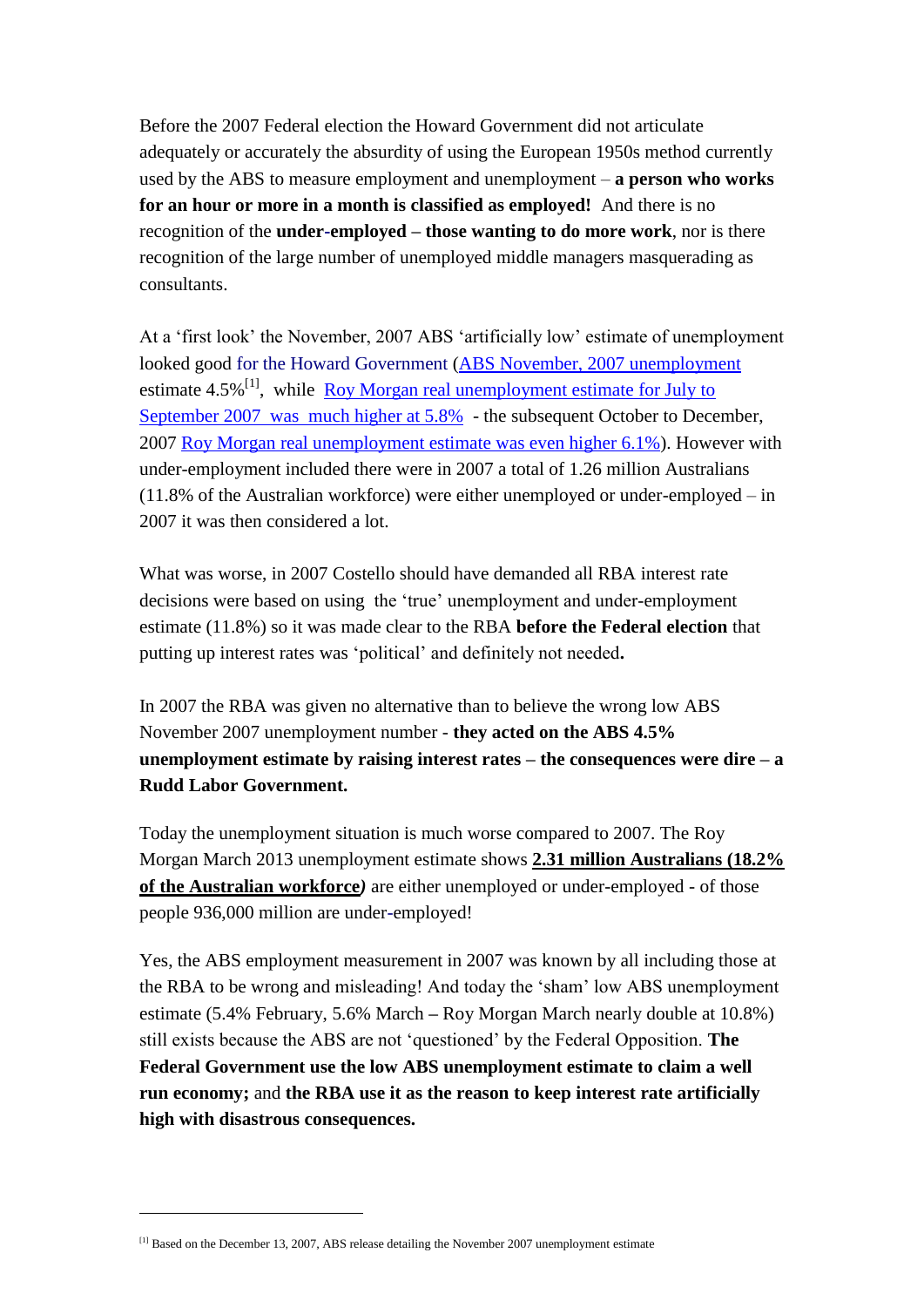Australia is a 'high basic wage' country needing to survive in a global economy – **Australia can only survive with a 'both ways' flexible 'labour market' including jobs for casual workers – students, mothers, retired people.**

Before the 2007 Federal election Roy Morgan surveys clearly showed that workers on AWAs were **more** satisfied with their jobs than others (we published this more than once) – and Roy Morgan surveys showed there were about as many electors who were strongly in favour of Work Choices as there were those strongly against it. However the Howard Government **lied re: Work Choices** by claiming **"nobody would be worse off under Work Choices"**.

**Those 'rorting' the system would be "worse off",** and they included a large number of workers from all 'walks of life' including politicians, publics servants and those in large corporations – not just union members!

I said in 2008, if the Rudd Government were returned in 2010 it would be only be a matter of months before Julia Gillard then becomes the **first woman Prime Minister of Australia**. With her stated 'economic beliefs' Australia would soon be heading down the 'NZ path' with a highly regulated, more inefficient, work force. Rudd was gone before the 2010 Federal election and things today are much worse than expected with no signs of improving.

Today the Coalition complains about nearly everything Labor does – but what are the Oppositions IR policies, nobody knows!

**Abbott** must outline a clear IR program to free up the 'labour market', eliminate employment rorts (many over award payments) and stop the cash economy. The rights of contractors need to exist and 'unfair dismissals' demands condemned as a means of financial extortion – unfortunately today not yet confronted by the Coalition.

The Coalition seems slow to learn that the easiest way to win a large electoral majority is to confront the issues not ignore them – not confronting the electorate will result in a much closer Federal election with a hung Senate!

So unless a clear productivity 'offer' involving IR reforms is outlined by the Opposition the next Federal election could be much closer than we all think today!

### **How could Gillard win?**

The L-NP is set to win – it's unlikely to be as big a landslide as the polls – even the Morgan Poll – suggest. This is because, everyone thinks the L-NP will win – and this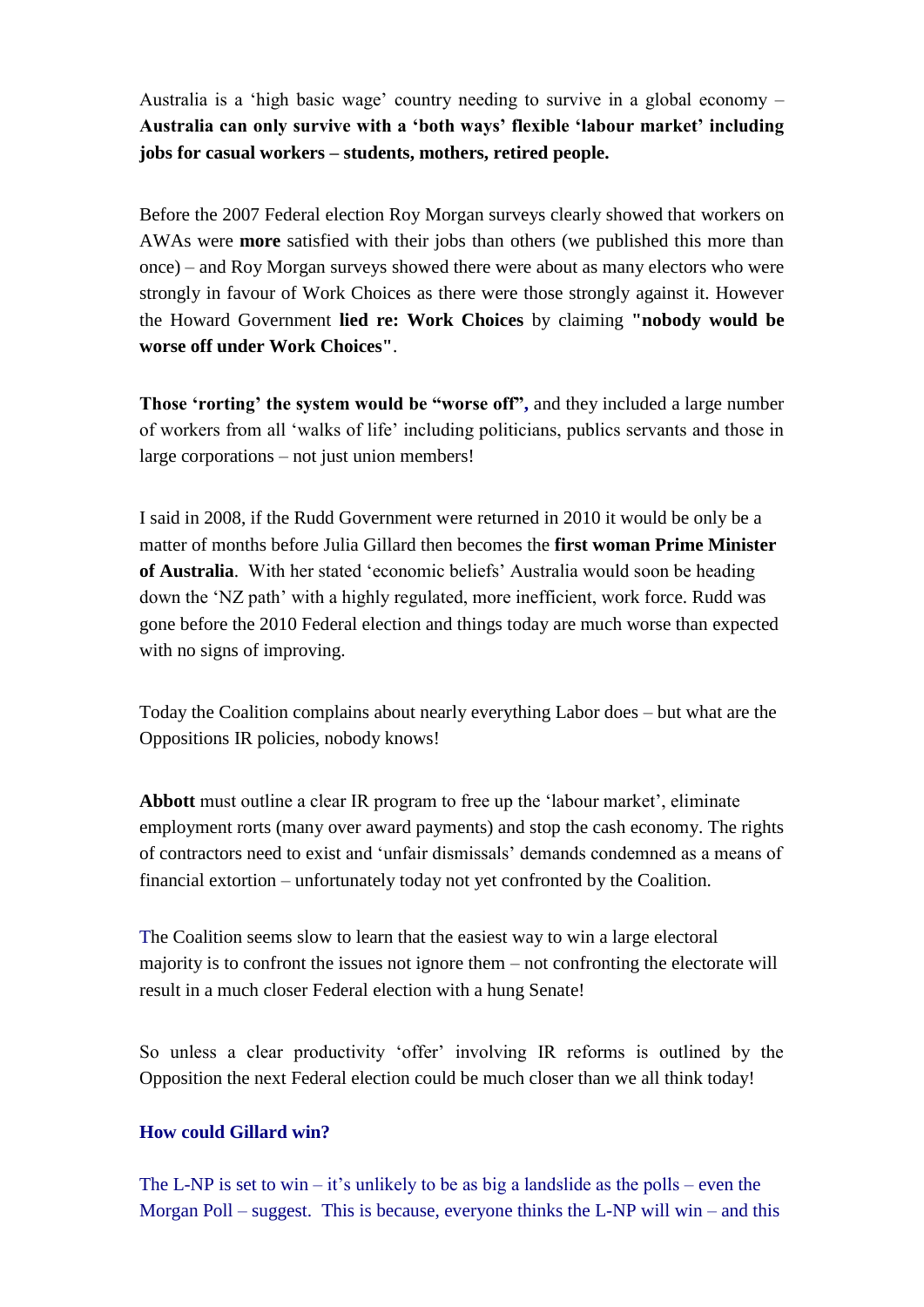tends to bias all polls a little. (Actually at the polling booth on the day – a strong expectation of an easy win for a party will tend to sway electors the other way.)

But that's not why Julia Gillard could win.

Three points to this story:

- 1. The 'unimaginable' has happened before failure has been seized out of the jaws of success in previous elections – John Hewsen – birthday cake, John Howard – Tampa, Ted Baillieu – 'land deals' ALP ads backfired.
- 2. There is a 'vacuum' today around social issues. With an increasingly socially progressive and international population, Tony Abbott's Coalition is very conservative; the ALP is playing a traditional Labor/trade unions and conservative working class line. The China agreement is an exception (and Julia Gillard seemed uncomfortable) and may evolve over the next few months as a positive for the ALP.

Neither major party is speaking to the social side of the nation – this leaves a huge opportunity for a 'wedge' along moral or conscience lines – eg gay marriage.

3. The 'sleeper' this time is more powerful than any we've seen before – the child abuse in the church (makes the cigarette companies fade into insignificance). It's only a matter of timing. Tony Abbot will find it very hard to come out strongly enough against the church when he claims such people as Bob Santamaria and Cardinal Pell as his mentors.

**And remember the Morgan Poll, conducted just before Julia Gillard became Prime Minister, found Australians were more worried about a deeply conservative religious Prime Minister than a woman in a de facto relationship who didn't believe in God.**

It really is just a matter of timing.

#### **Q&A**

What can the L-NP do to ensure they don't get caught?

\* Own jobs!!